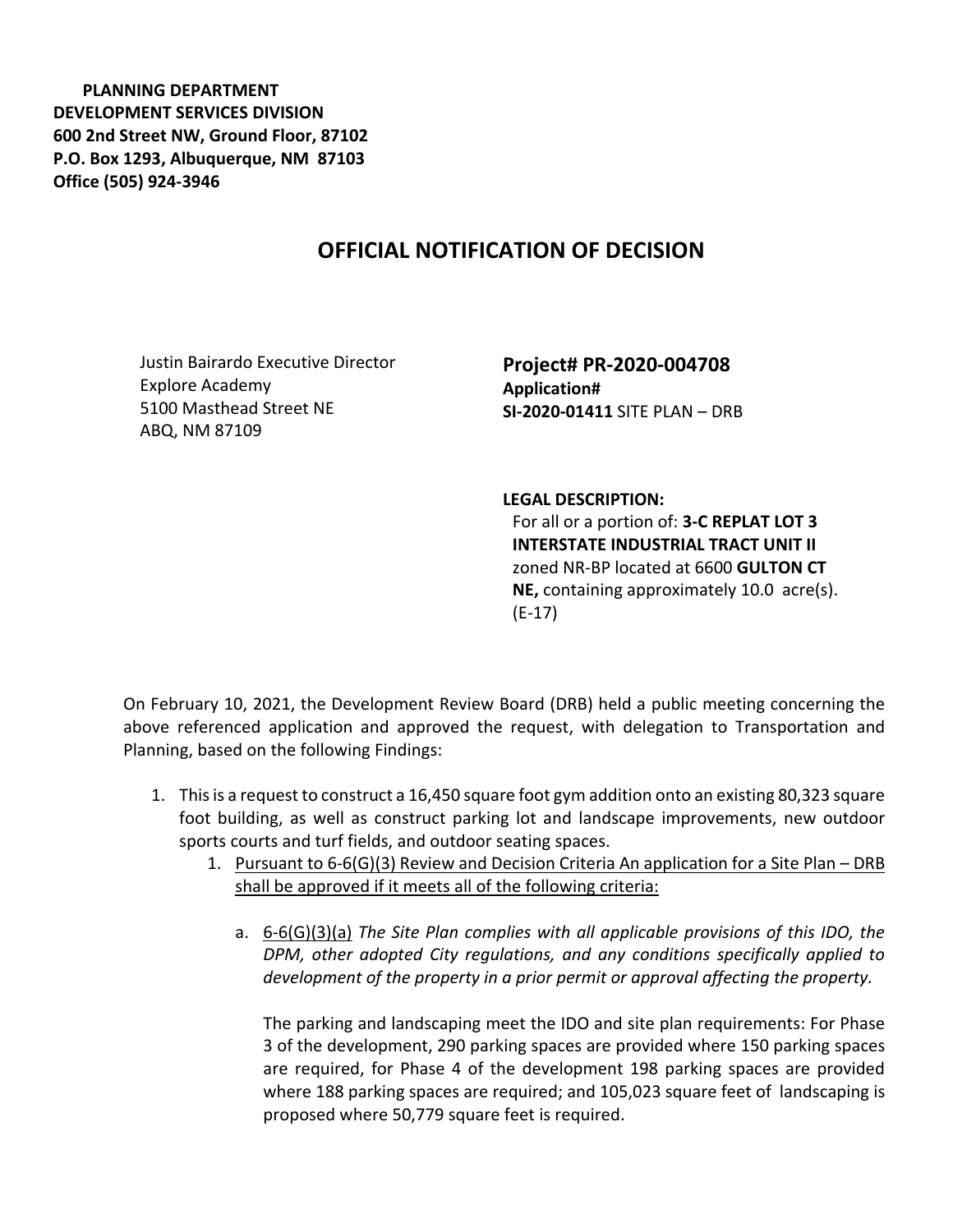Official Notice of Decision Project # PR-2020-004708 Application# SI-2020-01411 Page 2 of 3

> b. 6-6(G)(3)(b) *The City's existing infrastructure and public improvements, including but not limited to its street, trail, drainage, and sidewalk systems, have adequate capacity to serve the proposed development, and any burdens on those systems have been mitigated to the extent practicable.*

The site has access to a full range of urban services including utilities, roads and emergency services. A traffic impact study dated January 22, 2021 was performed to assess traffic operations associated with traffic generated by the proposed development, and demonstrated that significant detrimental traffic impacts associated with the proposed development are not expected to occur on the adjacent transportation system.

c. 6-6(G)(3)(c) *The Site Plan mitigates any significant adverse impacts on the surrounding area to the maximum extent practicable.* 

The applicant will provide screening through landscaping to shield the entirety of the proposed development.

- 2. An Infrastructure List (IL) was approved with the Site Plan, and was revised at the meeting as follows:
	- a. A note was added to the IL regarding striping on Gulton Court to be further defined by the indication of length of right and left turn bays.
- 3. The applicant provided the required notice as outlined in the IDO Table 6-1-1.
- 4. The proposed use is allowed within the NR-BP zone district.

## **Conditions:**

- 1. This Site Plan is valid 5 years from DRB approval (2/10/2021). An extension may be requested prior to the expiration date.
- 2. Final sign-off is delegated to Transportation to review bus turning movements, signage for bus drop-off and parent and employee parking, to indicate additional dimensioning regarding sidewalks and motorcycle parking, and to indicate the number of serving buses.
- 3. Final sign-off is delegated to Planning for completion of the recording of an easement, for a non-encroachment note regarding the PRD trail, for a note regarding protection of existing trees, for finalization of parking lot species, for the Solid Waste signature, and for the recorded Infrastructure Improvements Agreement (IIA).
- 4. The applicant will obtain final sign-off from Transportation and Planning by May 10, 2021 or the case may be scheduled for the next DRB hearing and could be denied her the DRB Rules of Procedure.